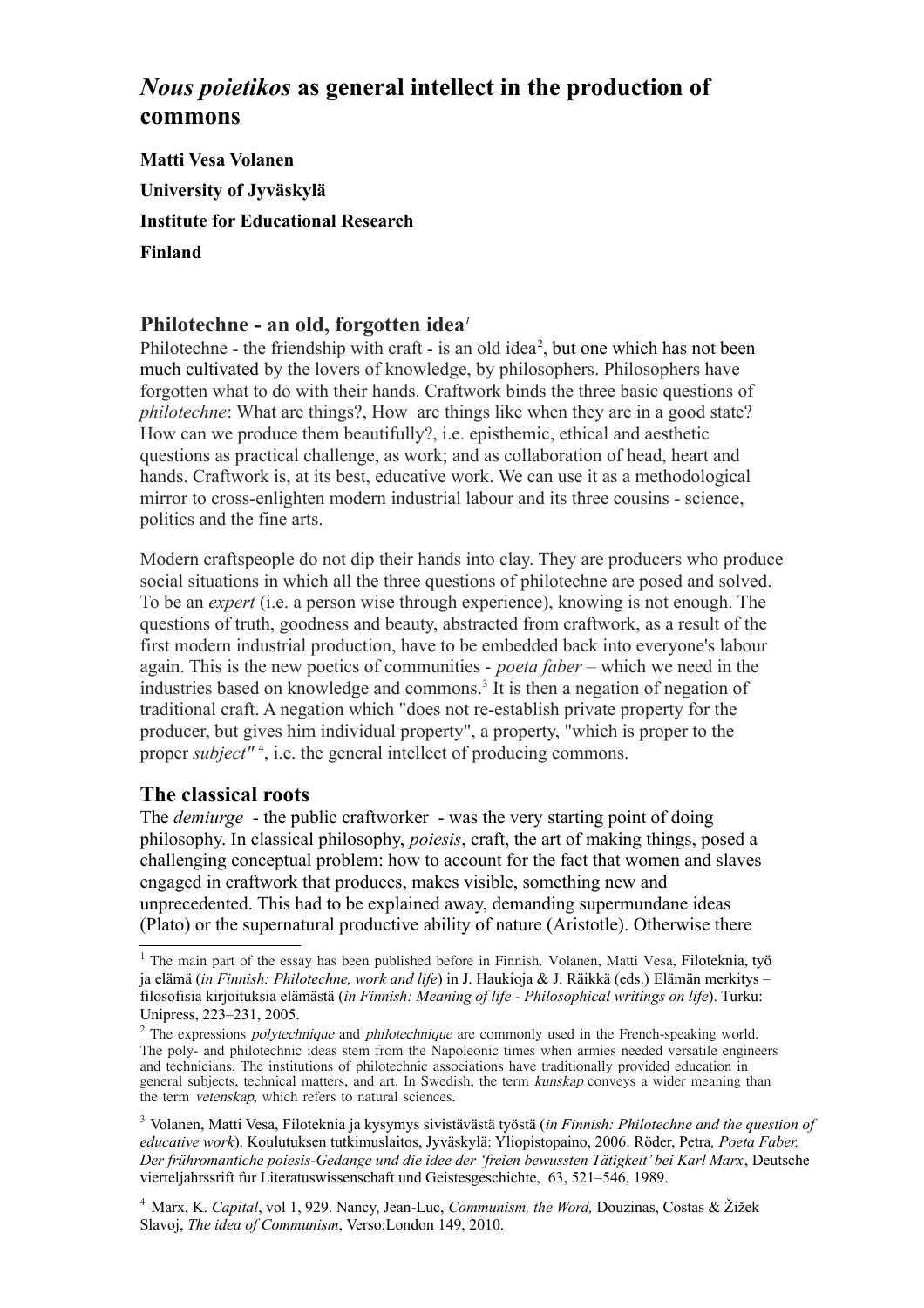would have been no escaping the admission that slaves and women were giving birth to something that was non-divine and/or non-natural, in other words human. This was, naturally, beyond the pale in a slave society. Thus, it was precisely the possession of concepts, or, more precisely, the mastery of the linguistic articulation of concepts and the associated social practices that distinguished a free man from a slave. Craftspeople of those times had – as ever – thoughts with hands and hands that thought, that is abilities to make or craft things. For the purposes of making things, those concepts took the form of, and adopted a mode of, an existence in a *feel for* the making of an artefact. The associated concepts often lacked even an oral, let alone a written, expression. In those days craft was still mute.

The love of craft, *philotechne*, has experienced a very different development than the love of knowledge, *philosophy*. In classical culture, the love of knowledge ennobled both the knowledge and the person possessing the knowledge, whereas the love of productive craft could either ennoble both the skill and the craftsman to divinity, or condemn them to slavery as products of nature. Hephaestus and Athena not only *philosophized* in their divine chambers atop Mount Olympus, but also *philotechnicized*. The *Iliad* (Books V, VIII, and XVIII) describes, for example, how the gates of heaven would open automatically when the divine chariots were approaching. Hephaestus, the god of blacksmiths, made tripods that moved themselves, *autómatoi*, in the residences of the gods. And these were not merely toys or divine hobbies since they were associated with the same nobility and divinity as the results from philosophizing, knowledge. They were divine high technology. Later, Plato used the expressions *philotechneín*, *philótechnos* and *philotechnia* in various contexts.[5](#page-1-0)

The question, asked by the lovers of knowledge, of the origins of knowledge was answered when an earthly, common craftsman was raised to heaven to become a divine *demiurge*. For both Plato and Aristotle, the basic metaphor for understanding philosophy, or the entire world, was craftsman-like production, not a lover of knowledge strolling in an olive grove.

Plato did not consider nature or material (*physis*) as the source of form and the direction of movement, i.e. life. They were brought to earthly life *ab extra* as the divine craftsman's (*demiurge's*) gift from the world of ideas. Aristotle, on the contrary, relied upon nature: it works like a craftsman. Nature has an inert mover, which is part of nature's own way of functioning. Nature produces the best results itself. Outside help is not needed because nature works like a *demiurge*, a craftsman, the source of life. $6$ 

Over time, demiurge became *theourge,* denoting someone who creates and produces from nothing, ex nihilo. Later, creationism generated theology, the study of a god.<sup>[7](#page-1-2)</sup> In our minds, we still have the image of God as a craftsman who worked six days and rested on the seventh. It was not until the Enlightenment and the modern era that

<span id="page-1-0"></span><sup>5</sup> Bartels, K. *Wie die Murmeltiere murmeln lernten. 77 neue Wortgeschichten*. Kulturgeschichte der antiken Welt. Vol. 90. Mainz am Rhein: Philipp von Zabern, 2001.

<span id="page-1-1"></span><sup>6</sup> Solmsen, F. *Nature as Craftsman in Greek Thought*. Journal of the History of Ideas 24, 473–496. 1963; Thomsen, D. *>Techne< als Metapher und als Begriff der sittlichen Einsicht*. in G. Bien, K.-H. Nusser & A. Pieper. Praktische Philosophie. Vol. 35. Freiburg/Munchen: Karl Alber. 1990.; Cahoone, L.E. *The plurality of philosophical ends. Episteme, Praxis, Poiesis*. Metaphilosophy 26(3), 220–229, 1995.

<span id="page-1-2"></span><sup>7</sup> Anton, J.P. *Theourgia – Demiourgia: A Controversial Issue in Hellenistic Thought and Religion* in R.T. Wallis (ed.), Neoplatonism and Gnosticism. New York: State University of New York Press, 9–32, 1992.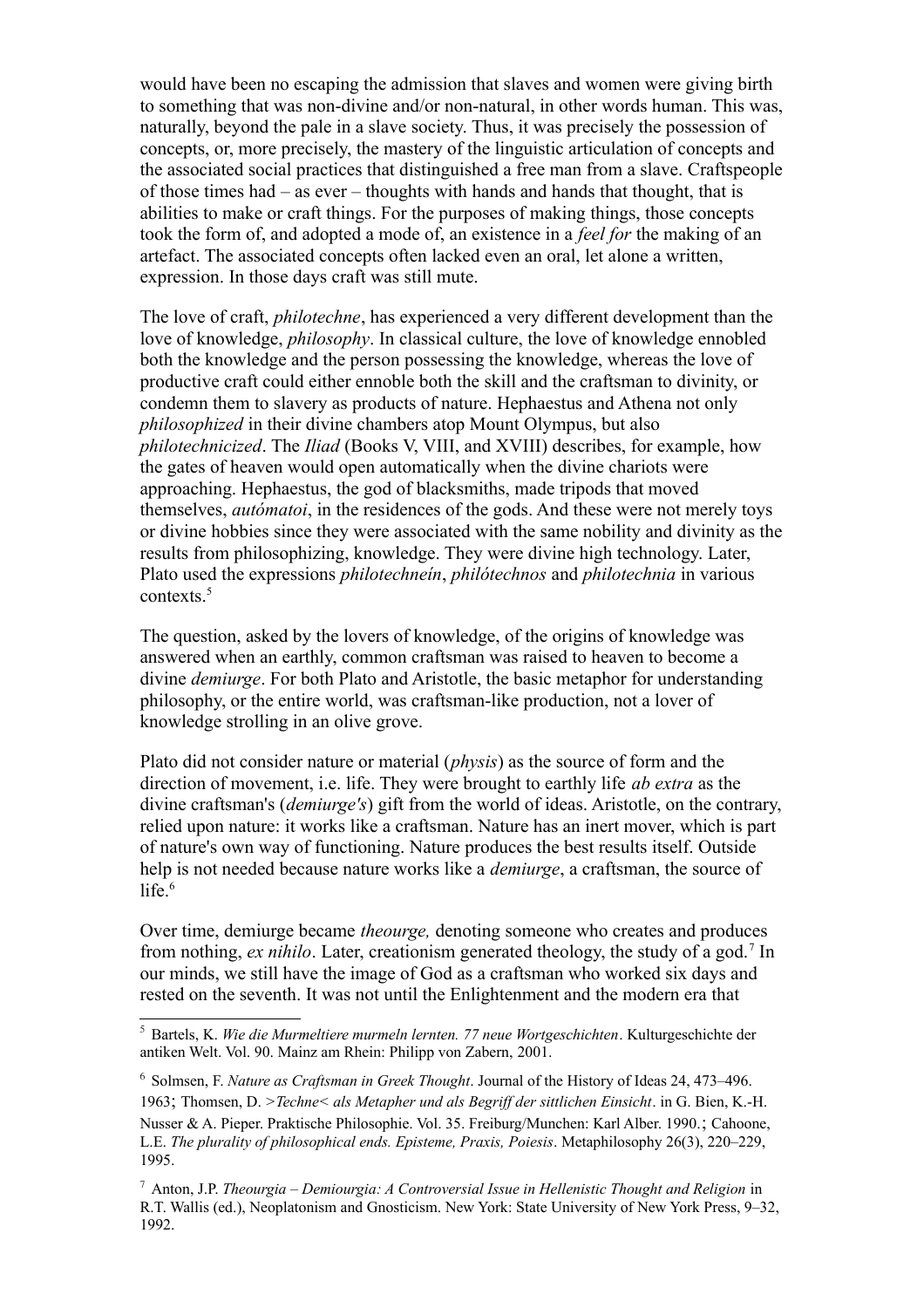theology and knowledge, and with them the divine and the nature-based demiurge, were separated. However, let us not jump ahead of ourselves.

Philosophy did not examine craftsmanship for its own sake, from the inside, as the work of hands, and the condition of one's life. Such conditions were external, hypothetical, and given. They could only be understood by participation (*praxis/mimesis*), through poetry. The starting point for forming the concepts related to the understanding of the world and human life was referring to something that is not present directly, but through references (*theoria/sophia*), i.e. something that is expressed in educated discussions. Thus, philosophers failed to study the core of craftsmanship where concepts are tacitly formed through non-verbal experience, and where, therefore, the experience cannot be directly communicated to others.<sup>[8](#page-2-0)</sup> Craft was mute. The concepts of craftsmanship and craftwork were rooted in experience, which was rooted in the space, tools, and facilities in which it was performed. In order to recognize the concepts embedded in a tripod, one had to make them. The way for the earthly demiurge to structure the surrounding world was by changing it through production and thus revealing the potential beauty of the world (*poiesis/techne*).

Although the craft of production was, in many respects, mute at the time, it was also already a *method*, a process: from raw material to an end product, an artefact. Unlike knowledge, craft referred to something that was directly present: a situation, a realm, a workshop. This craft accumulated through situation-dependent experience as the relation between form and content. Understanding the world and life is not enough to produce and change the world. Everyone had to produce their own life. Production (*poiesis*), or slave labour, provided the foundation for both such development and the development of know-how (*theoria/poiesis*). When potters work clay, giving it a form, the potters themselves become *in-formed*: they learn what is possible and impossible with the various kinds of clays that they use. At the same time, they learn what is possible and impossible for themselves as craftsmen. Furthermore, through practice, they learn how to stretch these limits to serve their goals. Thus, the potter learns by making. It is not just about forming the images in one's mind (*Bildung*)<sup>[9](#page-2-1)</sup>, but about forming oneself through forming the world – about the sense of life, having a hold on life and the world (*poiesis/mimesis*).

When building the work cycle, the craftsman has to ask no fewer than three questions: What are things? How are they when they are well? How can they be beautifully produced? He has to include three sets of concepts in the inner relationship: theory/inactivity (*skhole*)/epistemology; *praxis*/goodness/ethics; and *poiesis*/beauty/aesthetics. The craftsman describes, values, and changes the world in a beautiful manner, here and now. The methodology of craft, *philotechnia*, is the general study of changing the world. Essentially, craft is richer and more concrete than knowledge. It requires solving, one way or another, the interdependency between episthetics, ethics, and aesthetics. The solution has to be made while producing here and now yet in a generalizing and adequate manner.

A philotechnician constructs the *theory/praxis/poiesis* relation on the basis of *poiesis*: the aim is to produce something beautiful from something already existing, instead of *ex nihilo*. Thus, episthetics, ethics, and aesthetics are built-in conditions of work, often without a verbal form and attached to a certain time and place: the true, good,

<span id="page-2-0"></span><sup>8</sup> For a comprehensive overview on craftsmanship, see e.g. Hägermann, D. & Schneider, H. *Propyläen Technikgeschichte*. Bd. 1: *Landbau und Handwerk 750 v. Chr. – 1000 n. Chr*. Berlin: Ullstein Buchverlag, 1997.

<span id="page-2-1"></span><sup>&</sup>lt;sup>9</sup> This is Meister Eckhart's model which links the image and the process of forming. The idea is that humans become images of God through self-formation.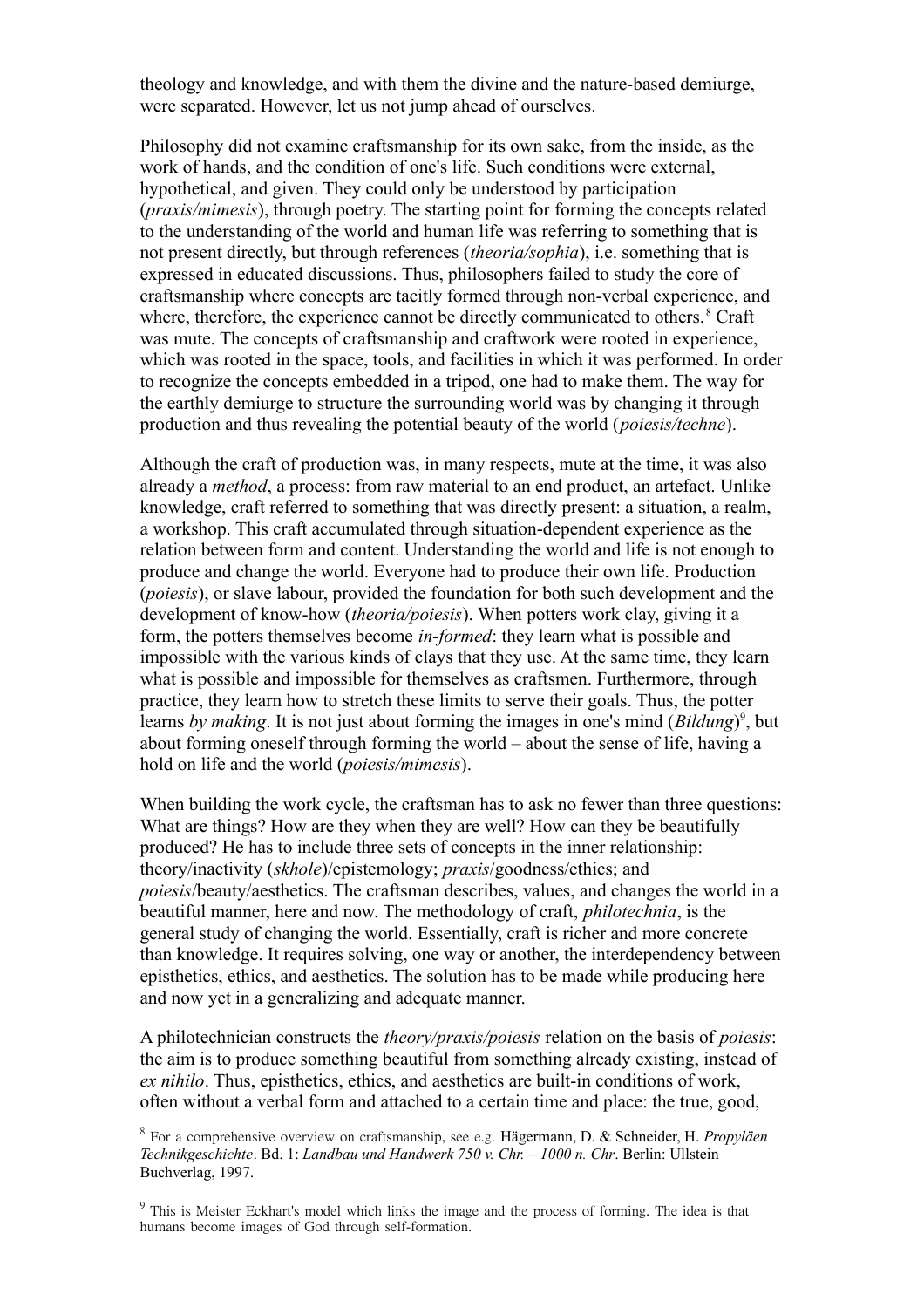and beautiful in a given situation.

This construction requires reliance on nature. Craft<sup>[10](#page-3-0)</sup> meant bringing out the true, good, and beautiful in accordance with nature. Nature works the same way as the craftsman does, it works with him. To produce is to produce together. However, a craftsman can never tell whether or not nature always works for him. He can only trust in nature's promise of the true, good, and beautiful. Thus, craft is about *mythos,* or linking processes together<sup>[11](#page-3-1)</sup>; it is also about building the place for production, such as the smithy; and about power, trust, and happiness; work and life, working life. The materialization of the craftsman's sense of situation (*poiesis/mimesis*) in the artefact verifies *mythos* and it appears as the feeling of good life management, deliverance, and happiness.

The philotechnical methodology forms the realm or cycle where the classical understanding about the changing of the world occurs, i.e. the causalities involved in the change. Consider the example of a hammer. From the Aristotelian perspective<sup>[12](#page-3-2)</sup>, the reason for the hammer's existence is fourfold: 1) *the material reason*, i.e. the iron it is made of, 2) *the formal reason*, i.e. the form the iron takes in the hammer, 3) *the relevance*, i.e. what the hammer was made for, and 4) *the contributing reason*, i.e. the craftsman who made the hammer. Thus, the reasons for the hammer's existence are embedded in the hammer and its usage: the reasons are revealed by examining its place in the system of production. Defining the reasons is a matter of *deduction*, or reasoning, but only within this realm of activities. Its constitution did not require divine ideas or nature's inner demiurge, but a generalization based on one's own experience of how nature works in various situations. Thus, a craft, or a professional skill, is a fundamental skill. A hammer is not just a hammer since it plays a part (*Beispiel*) in the constitution of life.

## **The Birth of the Modern Era**

The theoretical foundations of the modern era lie deep in the Middle Ages.[13](#page-3-3) At that time, scholasticism sought desperately to find a synthesis between rationality and religion, philosophy and theology. Thomas Aquinas (1225–1274) was one of the developers of the synthesis. He supposed that because God is almighty, his absolute power (*potentia absoluta*) cannot be limited by the finite human rationality. Thus, Aquinas considered that God had, by exercising his absolute power, voluntarily restricted his ordained power (*potentia ordinata*) in a manner that was understandable to humans. William of Ockham (1285–1349) broke this synthesis by claiming that the only reason for God to create was his own. God cannot be confined even to his human creations, and, therefore, he has an absolute will. Thus, every order can be broken or reconstructed at any given moment. Hence, theology is more powerful than philosophy, and nature cannot be trusted to support reason.

Thereafter, the breakdown of the domination of theology began to show elsewhere. In Nicolas of Cusa's (1401–1464) 1450 dialogue between a layman (*idiota*), a philosopher, and a rhetorician the craftwork of a wooden spoon is discussed. To the layman, the making of the spoon meant self-comprehension and self-esteem. The

<span id="page-3-0"></span><sup>&</sup>lt;sup>10</sup> Craft < to connect; skill < to separate

<span id="page-3-1"></span><sup>&</sup>lt;sup>11</sup> Kitto, H.D.F. *Poiesis: Structure and Thought*. Berkeley: University of California Press.Date needed. I think it may be 1967.

<span id="page-3-2"></span><sup>12</sup> McCullough, G. *Heidegger, Augustine, and Poiesis*. Theology Today 59(1), 21–38, 2002.

<span id="page-3-3"></span><sup>13</sup> In this section, I partly follow the interpretation of Gillespie, M. *Nihilism before Nietzsche.* Chicago: University of Chicago Press, 1995, and McCullough, G. *Heidegger, Augustine, and Poiesis.* Theology Today 59(1), 21–38, 2002.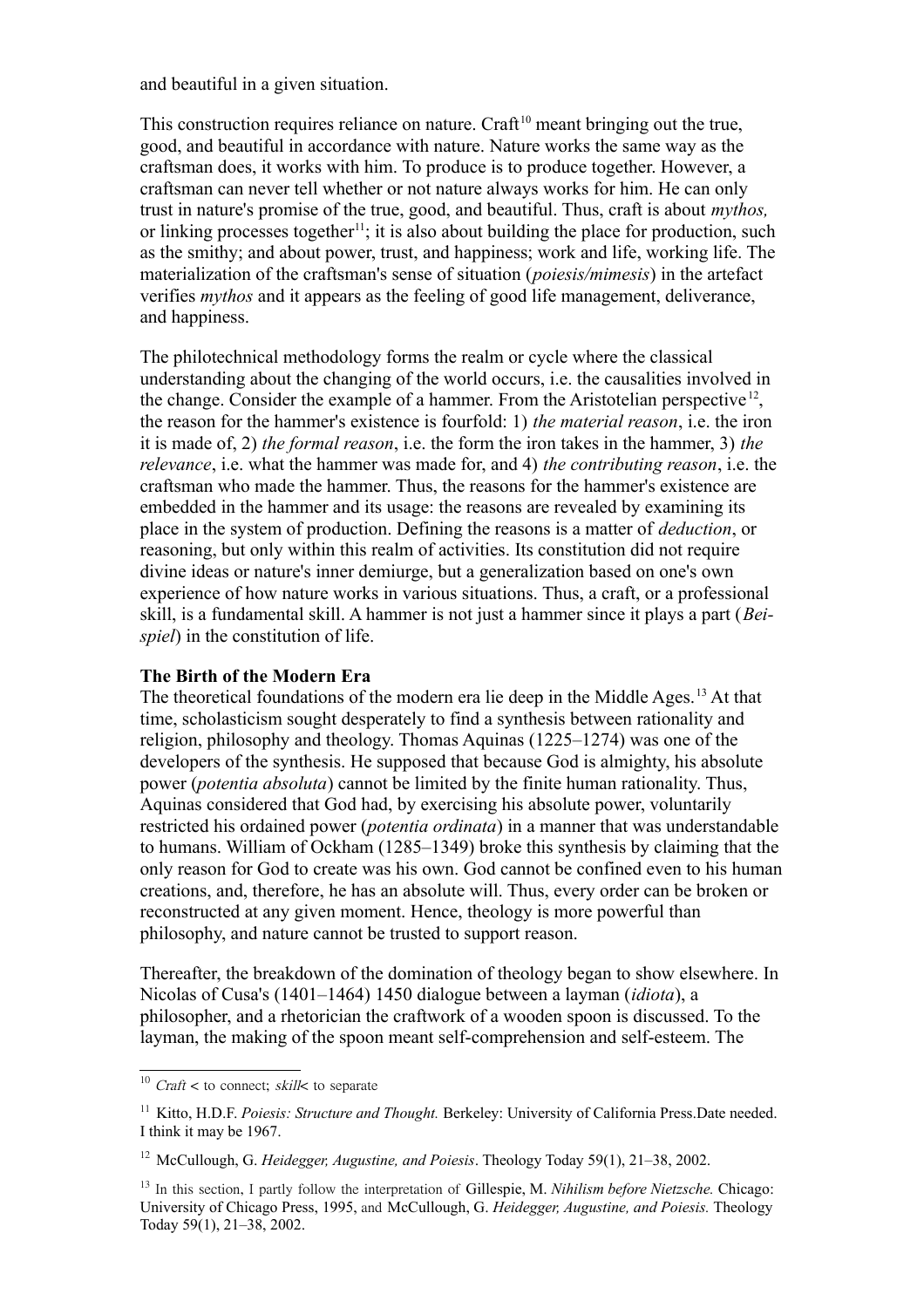spoon could not have been an imitation of nature (*imitatur naturam*). It was not a triumph of craft. However, it was something that was absolutely new with no preexisting model found in nature. Thus, our layman did not observe nature or the cosmos to find his own place in them. Instead, he observed the world of humans' own achievements (*solo humana arte*), a world which is produced solely by humans themselves. According to Hans Blumenberg<sup>[14](#page-4-0)</sup>, Cusa's dialogue was among the first to describe, in a positive manner, the imitation of nature and/or God giving place to a human craft. The break was not started by art or science, which, after all, share the same origin with theology. A whole new generation of thinkers was needed: Bacon (1561–1626), Galilei (1564–1642), and Descartes (1596–1650) came to fill the void. Nominalism's rigorous thesis about God's absolute will destroyed the trust in nature and its rationality. The frightening and oppressing irrationality had to be controlled in some way.

René Descartes sought and found what seemed to him a solid foundation for human freedom and the management of nature: *ego cogito ergo sum*. When nature does not have a divine spirit, humans can subjugate it to their power. Thus, the idea of God's absolute power declined: God became a *being*, separate from humans and life. As a separate being not dependent on the self, God can be examined and the question of God's existence can be approached. The result: "that hypothesis I do not need" (Laplace). When nature was no longer rational and God was declared useless, building a deductive world order and conception of life was no longer feasible. Bacon made the method of study radically inductive: understanding the world began from material reality rather than from rational principles. Nature thereby gives the researcher and research feedback that must be heeded. Thus, a new smithy, a research laboratory, and a craftsman were created. The researcher of nature became a selfdenying craftsman in two ways: first, he placed himself conceptually outside nature, in a universal position, as a god in relation to nature, outside human communities (*theoria/praxis*). Second, he did not trust himself as an observer, for he had to discount his own subjective experience. Observing had to be dedicated to standardized research equipment and situations that are not dependent on the researcher. Life had the same fate as God. Life resulting from work became the object for research and came to be over-analyzed. The relationship to life remained only via equipment, not by feel (*theoria/poiesis*). Only measurable force and movement were left from nature's feedback, *in-form*. Truthfulness was conceptualized in relation to movement and force, and truth shrank to reality, it was no longer a fact (*Tatsache*). This reality has only an external connection to goodness and beauty. A laboratory links theory, inactivity, and *poiesis* together without having an internal relationship with the target, nature: "We must put nature on the rack and force her to answer our questions" (Bacon).

Later, the modern era saw the development of nation states and capitalism. The downside of national science and art projects was the forced deformation of craftsmanship into paid work. The only thing left from craftwork was the use of force. Craftsmen and the rural poor became the *labour force* for the industrial system. For most people, life happened outside of work. At the same time, national institutions were created for science, art, and politics – as well as for the labour force and labour market.

<span id="page-4-0"></span><sup>14</sup> Blumenberg, Hans, *Nachahmung der Natur*. *Zur Vorgeschichte der Idee des schöpferischen Menschen* (*The imitation of nature*. *On the prehistory of the idea of creative man*). Studium Generale*,* 10, 266–283, 1957.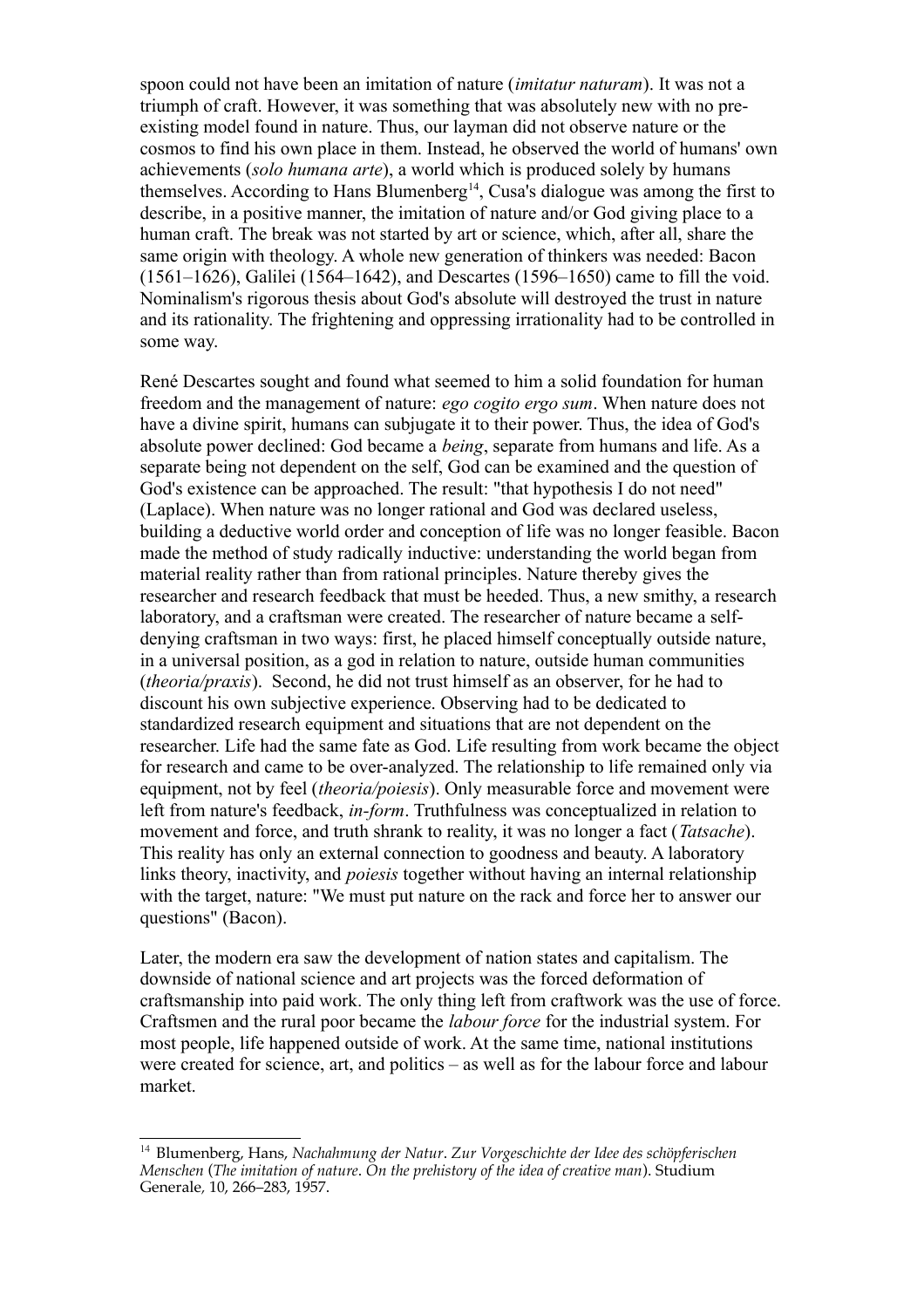The national bourgeoisie considered paid work as the exterior condition of their own existence (*praxis/mimesis*). The art favoured by the bourgeoisie detached itself institutionally from craft. The production of meanings, as *presentational* goodness and beauty, began craftwork-like and in the spirit of romanticism. The national golden ages of art displayed already forgotten peoples in art galleries and, later, in museums. Soon the presentational goodness and beauty ceased to refer to a target, and Pandora's box of semantics was opened: the presentational began referring to another presentation. Nature, the people, and life pulled away from the realm of experience. They were superseded by languages, symbols, and meanings (*Bedeutung*) without experience (*Sinn*), or experience without meanings. Most importantly, the production of meanings rapidly became part of industrial activities where craftsmanship no longer had a place. This was the beginning of the golden age of the cultural industry.

#### **Breaking the Shackles of the Modern Era**

If the classical economy was based on agriculture and hand tools, the first modern economy was based on machines and machinery. Later, machines learned to use languages and languages learned to operate machines, and thus, languages have become a central instrument for production. A *texture* of machinery and languages has been formed: machines cannot survive without languages, nor can languages survive without machines. Instruments of the activities and communication of working life are becoming intertwined. They are becoming the stages of a single work process. In recent years, the concept of work has included the requirement of learning – learning at work. Thus, it has now become possible, in principle, to restore the three fundamental elements of craftsmanship to work: the productive inactivity, the experimental and detective play, and the beauty of production. This would require restructuring paid work from the perspective of the economy of time<sup>[15](#page-5-0)</sup>.

The fluency of the manufacturing processes has become the central, sometimes almost the only, criterion for the modernization of labour. Thus, the episthemic, ethical, and aesthetic concerns of work remain outside the manufacturing process. Their methodological exclusion from work eliminates the possibility to evaluate paid work, which is a concept generated by industrialization, from a historical, and, thereby, a future perspective.

Along with the technical development, the subject of production has, in many respects, been transformed to accompany the manufacturing process, to direct the production, to become an *expert*. Mere knowledge is not enough for such expertise. As part of globalization, economic life has witnessed the division of ownership, companies and factories, leading them to becoming each others' external conditions. Furthermore, such a deepening division seems to reconstruct the relationship between paid work and entrepreneurship in a fundamental manner.<sup>[16](#page-5-1)</sup>

#### **Craftwork as methodological mirror**

Examining the question of the form of work requires craftsmanship as a methodological mirror. It is not about romanticizing or glorifying craftsmanship, but taking the entire human, with head, hands, and heart, into account in the structuring of work. In European cultural history, the duration and richness of craftsmanship, in

<span id="page-5-0"></span><sup>15</sup> Marx, Karl, *Grundrisse der Kritik der politischen Ökonomie*. Berlin: Dietz, 1974.

<span id="page-5-1"></span><sup>16</sup> For a look into the ongoing debate on the matter, see e.g. Gorz, A. *Wissen, Wert und Kapital. Zur Kritik der Wissensökonomie.* Zurich: Rotpunktverlag. 2004, Wolf, H. *Arbeit und Autonomie. Ein Versuch über Widersprüche und Metamorphosen kapitalistischer Produktion*. Münster: Verlag Westfälisches Dampfboot,1999. Haug, W.F. *High-Tech-Kapitalismus. Analysen zu Produktionsweise, Arbeit, Sexualität, Krieg und Hegemonie*. Hamburg: Argument, 2003, and Schumann, M. *Metamorphosen von Industriearbeit und Arbeiterbewusstsein.* Hamburg: VSA-Verlag, 2003.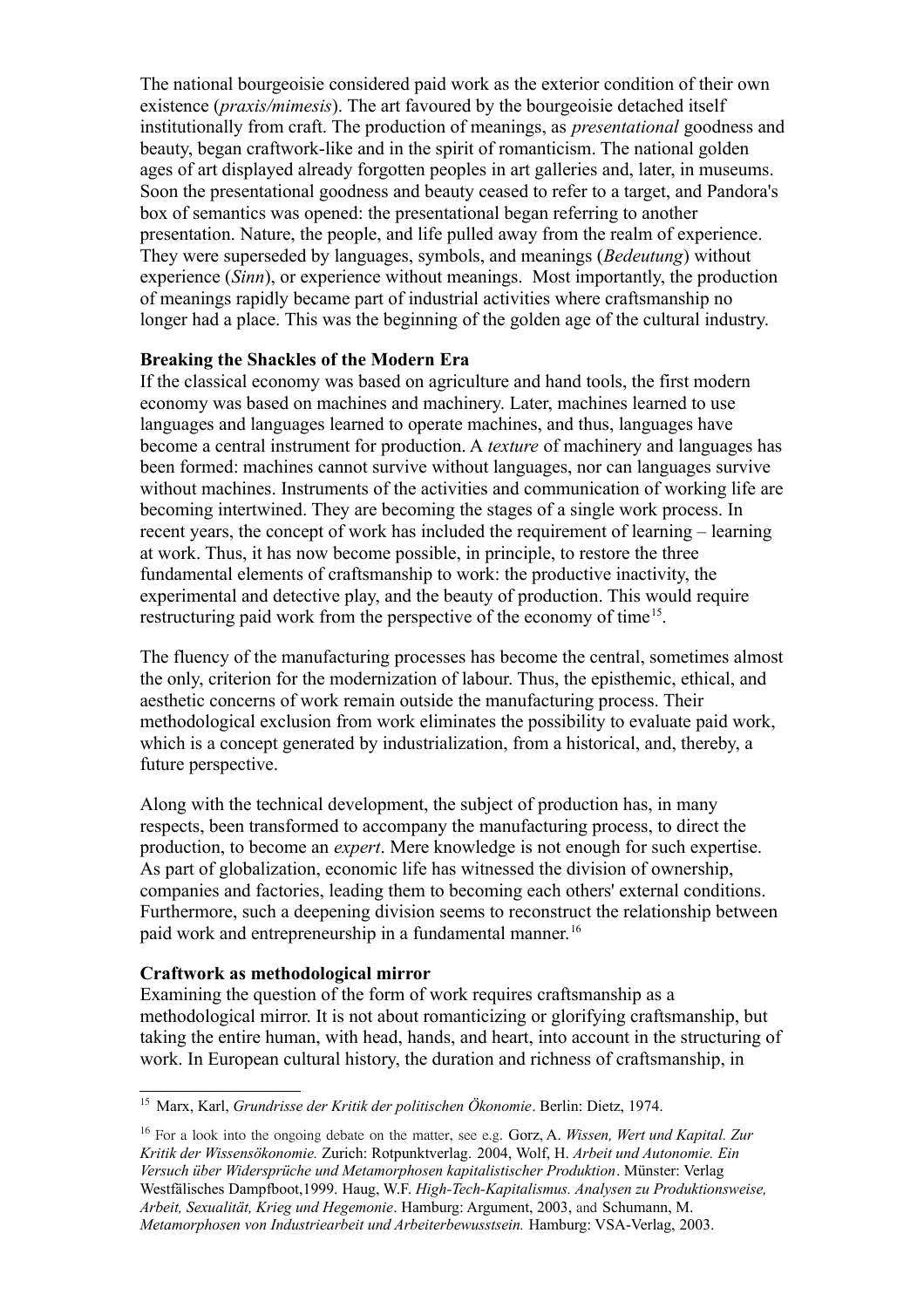comparison to the short and austere tradition of paid industrial work, has an unmatched history. The latter cannot be considered rich, at least not from the worker's point of view.

Using craftsmanship as a methodological mirror brings episthemic, ethical, and aesthetic challenges to the methodological centre of the development of work, thus making them the internal conditions of such development. The economy of time becomes fundamental in the development of work in regard to individual tasks and the whole work community, as well as the distribution of work within the economy in question. A radical development programme of work is also a programme that breaks the abstract fluency of production. It is a programme that aims to thoroughly plant the true, good, and beautiful into work through reconstruction of the economy of time. *Time* needs to be reclaimed, for everything else depends on it. For philosophy and *philotechne*, all this means at least one thing: if they and the institutions supporting them, i.e. universities and other institutions of higher education, fail to defend, support, and promote the educating nature of all work, or educating work, they cannot continue as the promoters of education and humanity.

## **Theory, praxis, poiesis**

As we have seen, modern industrial labour has its historical roots in the classical triad of *theorie/praxis/poiesis* (as spaces: *skhole/polis/oikos*) and in the three forms of reason (*nous theoretikos/praktikos/poetikos*).[17](#page-6-0) Synthesis between head and hand – *Being* and *Making, theorie* and *poiesis* – leaves out the third element, the heart, questions of *Doing, praxis* and *ethics*. Synthesis between head and heart - theory and praxis - without hands is also abstract. We need to pose *three* questions to open up the horizon of *philotechne*: What are things? (theory), how are they when they are good (ethics), and how could we produce them according to the laws of beauty (aesthetics). This tradition of *philotechne*, love of craft, is in fact older than the friendship for knowledge (philosophy), but its history is part of the history of craftwork. The history of craftwork is a fundamental part of the European tradition of work. In this tradition work is not a question of an occupation but of a vocation.

Nevertheless, even at that time craft was already a method, a means, a route from raw materials to making a product, an artefact. Unlike knowledge, craft refers to something that is immediately present, to a situation, a sphere of activity, a workshop. Where a knower is faced with a single question, i.e. How are things?, masters of a craft must ask themselves no fewer than three questions as they construct their sphere of activity: What are things? How are they when they are made well? How can they be made artfully? Thus, the master of a craft describes, evaluates, and changes the world in a beautiful manner, here and now, but in what is nevertheless a valid and universal way. The methodology of craft is nothing less than a general theory about world-making.[18](#page-6-1)

<span id="page-6-0"></span><sup>&</sup>lt;sup>17</sup> The literature on the relations of *theorie/praxis/poiesis* is of course very rich. One can have a good introduction via the history of the work/labour distinction. See e.g. Riedel, Mandfred. Arbeit. Krings, Hermann und Baumgartner, Hans M. and Wild, Christoph. (Hrgs.) Handbuch Philosopischer Grundberiffe. München: Koessel-Verlag, 1, 125–141, 1973. ; Krüger, Hans Joachim. Arbeit. Ritter, Joachim und Gründer, Karlfried und Gottfried, Gabriel (Hrgs.) Historisches Wörterbuch der Philosophie Schwabe Verlag. Basel 1, 481- 487, 1971. The histories of (national) geneses of science/politics/fine art related to the birth of industrial labour in modern times are also very instructive, see e. g. Polanyi, Karl, The Great Transformation. The Political and Economic Origins of Our Time. Boston: Beacon Press, 2001 (1944), and Gordon, Robert B. and Patrick M. Malone. The Texture of Industry: An archaeological View of the Industrialization of North America. New York: Oxford University Press Inc, 1994.

<span id="page-6-1"></span><sup>18</sup> Volanen, Matti Vesa, *Craft and Art in Engineering Philotechne as an ideal of 'Bildung' in engineering education,* in Christensen S. H., Meganck, M., Dalahousse, B., (eds.) Philosophy in engineering. Aarhus: Academica, 65-81, 2007. Volanen, Matti Vesa, *Being Doing Making - A paradigm of the connective curriculum,* in Stenström, M-L., Tynjälä P. (Eds.), Towards Integration of Work and Learning, Berlin: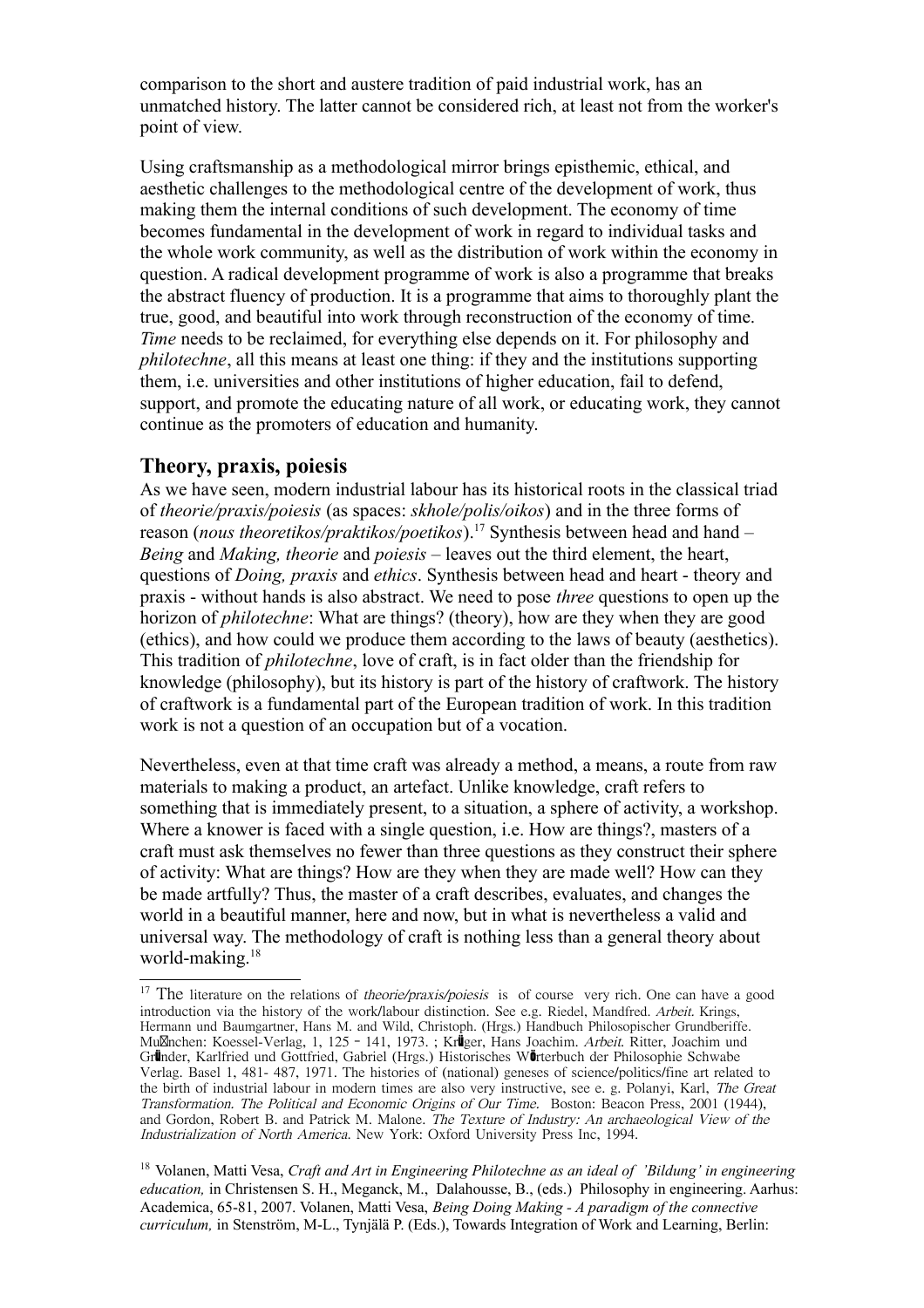In modern times, via enlightenment and capitalism, we have lost the common basis of the triad, of head, heart, and hands, i.e. the core idea of craftwork.<sup>[19](#page-7-0)</sup> Culturally, as a fruit of the philosophy of the Enlightenment, we are under pressure to persist in this omission. We can go so far as to say that the first industrial revolution dismantled the central moments of craftwork, turning them into opposites, severing theoria, praxis and main part of *poiesis* (aesthesis) from craft work, reducing work to the creation of physical force, the labour force.

On the other side of the coin, in the nation states, science and scholarship, politics, and the arts all acquired corresponding institutions, which then became the loci of externally conducted research into labour and externally fostered the protection of labour – which among other things, led to the emergence of scientific methodologies of labour research. The result is that episteme, ethics, and aesthetics do not have any common core any more. As mere labourers, we do not have a view of the production of commons. The main opportunity provided to form social bonds is to make choices on the terms of the market, and to labour for money to pay for those choices. But as common experts in the knowledge-based society – as modern craftworkers – all labourers need a new solution*, poeta faber,* reunification of *theorie/praxis/poiesis.[20](#page-7-1)*

### *Nous poietikos***, producing reason as a new general intellect**

The etymology of the concept 'commons' hints at the resources provided by nature being limited: we must deal with an undersupply of water (commu-) or food (commo-). So there is the negative myth (Rousseau) of the birth of community. With Peter Linebaugh's idea of "commoning"<sup>[21](#page-7-2)</sup> – that we are discussing not only questions connected with dealing in natural or social resources but also the production of commons/community – we have not yet opened up a positive horizon. We can find it in the manifesto of 1848: There will be "associations, in which the free development of each is the condition for the free development of all." Here we have a positive criterion for the communities producing commons.

How, then, do the commons we are producing all the time  $-$  we open the zone of development and hope for our children or fellow-citizens to form the same horizons as ourselves, i.e. we produce common values via our living work – turn out to be bare commodity, bare values mediated via money?

Commons and communities are in a mutual, constitutional relationship. The market ( place) is also a social construct and has its own social history. In the traditional sense, the coordination of production happened via the feedback system of prices. For a long time and in many cases, the enclosing and transaction costs per product were lower than starting one's own production. But when knowledge forms a central part of the core of production, everything changes. The system of prices collapses.

The production of knowledge and artefacts are and have always been two sides of the very same process: there is no knowledge without a carrier and there are no artefacts without know-how. And, of course, in the same sense, there is no immaterial work, just as there is no pure material work. When technology opens up the possibility of

Springer, 39-59, 2009.

<span id="page-7-0"></span><sup>19</sup> Sennett, Richard, *The Craftsman*. New Haven, London: Yale University Press, 2008.

<span id="page-7-1"></span><sup>20</sup> Kirkeby, O. F*. Management philosophy, a radical normative perspective.* Berlin: Springer, 2000. Volanen, Matti Vesa, *Social Individualization and Poiesis,* Institute of Educational Research, University of Jyväskylä (diss. manuscript).

<span id="page-7-2"></span><sup>21</sup> Linebaugh, Peter, *The Magna Carta Manifesto.* Los Angeles: University of California Press, 2008.